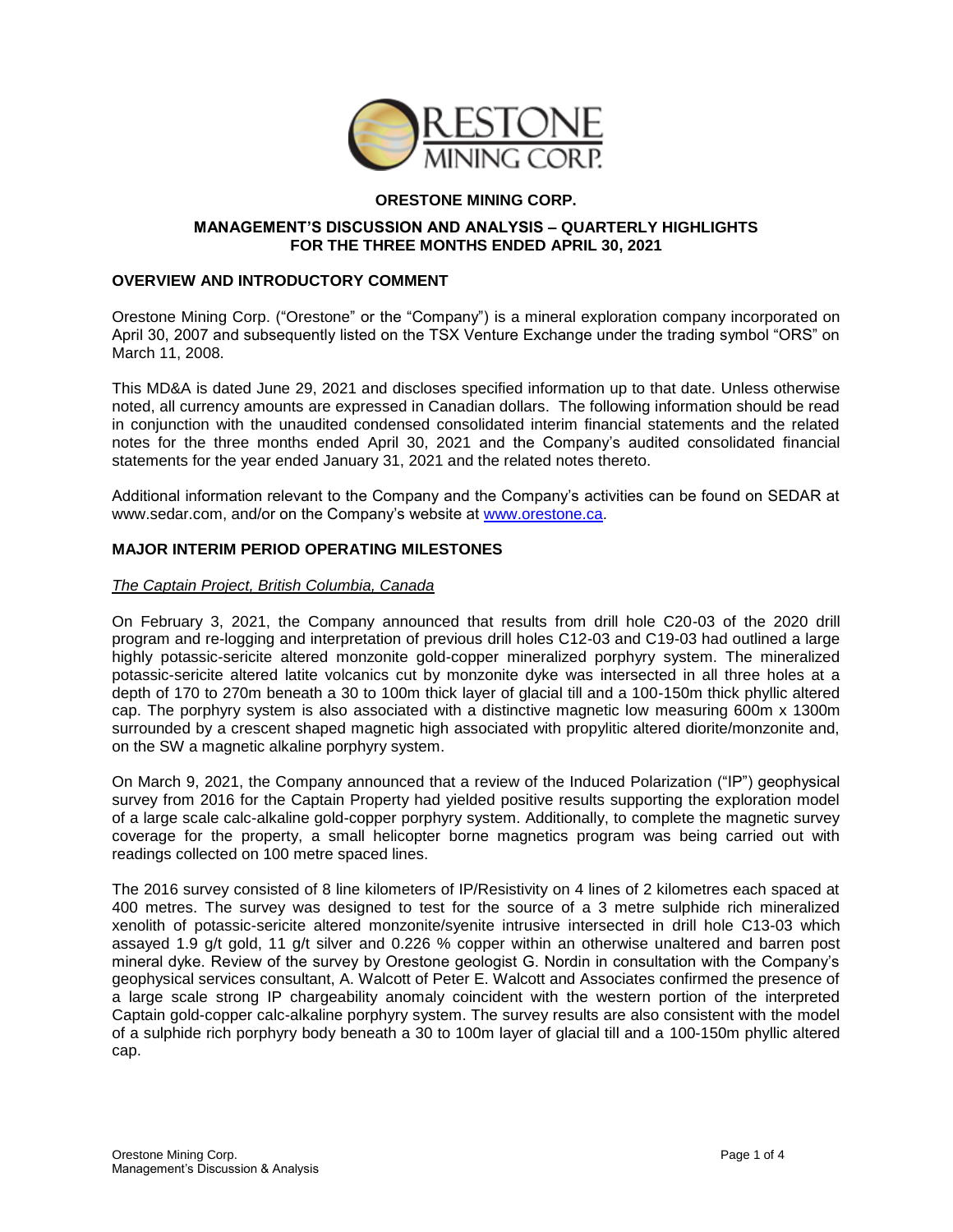

On April 7, 2021, the Company announced that all contractors had been selected and retained to carry out the 2021 Phase I drill program at the Captain Property. Equipment was mobilized with drilling started in mid-April 2021. The exploration model at Captain is a large scale potassic-sericite altered calc-alkaline gold-copper porphyry target. The drill program to consist of 1,000 to 2,000 meters of core drilling in  $2 - 3$ holes was budgeted at \$300,000 to \$600,000 and designed to follow up and test for calcalkaline porphyry mineralization intersected in holes C13-03 and C19-03. Hole C13-03 intersected a 3 meter sulphide rich mineralized xenolith of monzonite/syenite intrusive which assayed 1.9 g/t gold, 11 g/t silver and 0.23 % copper within an otherwise unaltered and barren post mineral dyke. Hole C19-03, located 250m south of C13-03 intersected a visually identical syenite dyke cutting altered latite volcanics at 271m with the bottom 24m of the hole (271m – 295m) grading 0.27 g/t gold, 3.26 g/t silver and 0.09 % copper. The hole ended at 296m in mineralization grading 0.49 g/t gold, 3.0 g/t silver and 0.11 % copper, which remains open to depth.

On June 17, 2021, the Company announced that two diamond drill holes intersected a thick tabular zone of gold-copper mineralized kspar (potassic) altered latite volcanics cut by an altered monzonite dyke within a large magnetic low anomaly. Drill holes C21-01 and C21-02 spaced 815 metres apart, were drilled to depths of 821 and 611 metres respectively. The holes targeted a gold-copper porphyry and both holes intersected thick tabular potassic-sericite altered replacement zones with wide gold-copper mineralized sections.

These drill holes combined with hole C20-03 have outlined a tabular, sericite altered envelop 500 metres thick along a strike length of 800 metres, a width in excess of 1000 metres, and open to the east (500m x 800m x1000m). This represents a large volume of intensely hydrothermally altered latite/monzonite volcanic rocks with thick zones of potassic alteration containing gold-copper mineralization: two 82-85 metre thick zones in the north; and a 90 metre thick zone in the south. This environment indicates the presence of a large gold-copper porphyry system with the lower intersection in drill hole C21-02 (22 metres grading 0.70g/t gold from 414 metres) indicating the potential for higher grade within the mineralized system.

# **INTERIM PERIOD FINANCIAL CONDITION**

## *Capital Resources*

During the three months ended April 30, 2021, 10,005,545 warrants expired unexercised.

On March 23, 2021, the Company completed a non-brokered private placement of units ("Units") and flow-through common shares ("Flow-Through Shares") for \$1,854,470 (the "Offering"). In part "A" of the Offering, the Company issued 10,228,556 Units at a price of \$0.09 per Unit for gross proceeds of \$920,570. Each Unit consisted of one common share of the Company ("Common Share") and one common share purchase warrant ("Warrant"). Each Warrant is exercisable for one Common Share at a price of \$0.15 until March 23, 2022. In part "B" of the Offering, the Company issued 7,183,847 Flow-Through Shares at a price of \$0.13 per Flow-Through Share for gross proceeds of \$933,900. The Warrants were ascribed a value of \$368,228 under the Black- Scholes valuation model with the residual allocated to share capital. Finders' fees amounting to \$61,846 were paid in connection with the Offering. The Company also incurred another \$16,486 share issue costs related to this Offering.

On March 2, 2021, the Company granted 400,000 stock options to a consultant of the Company that can be exercised at \$0.12 per share until March 2, 2023. These options vest 25% every quarter following the date of grant.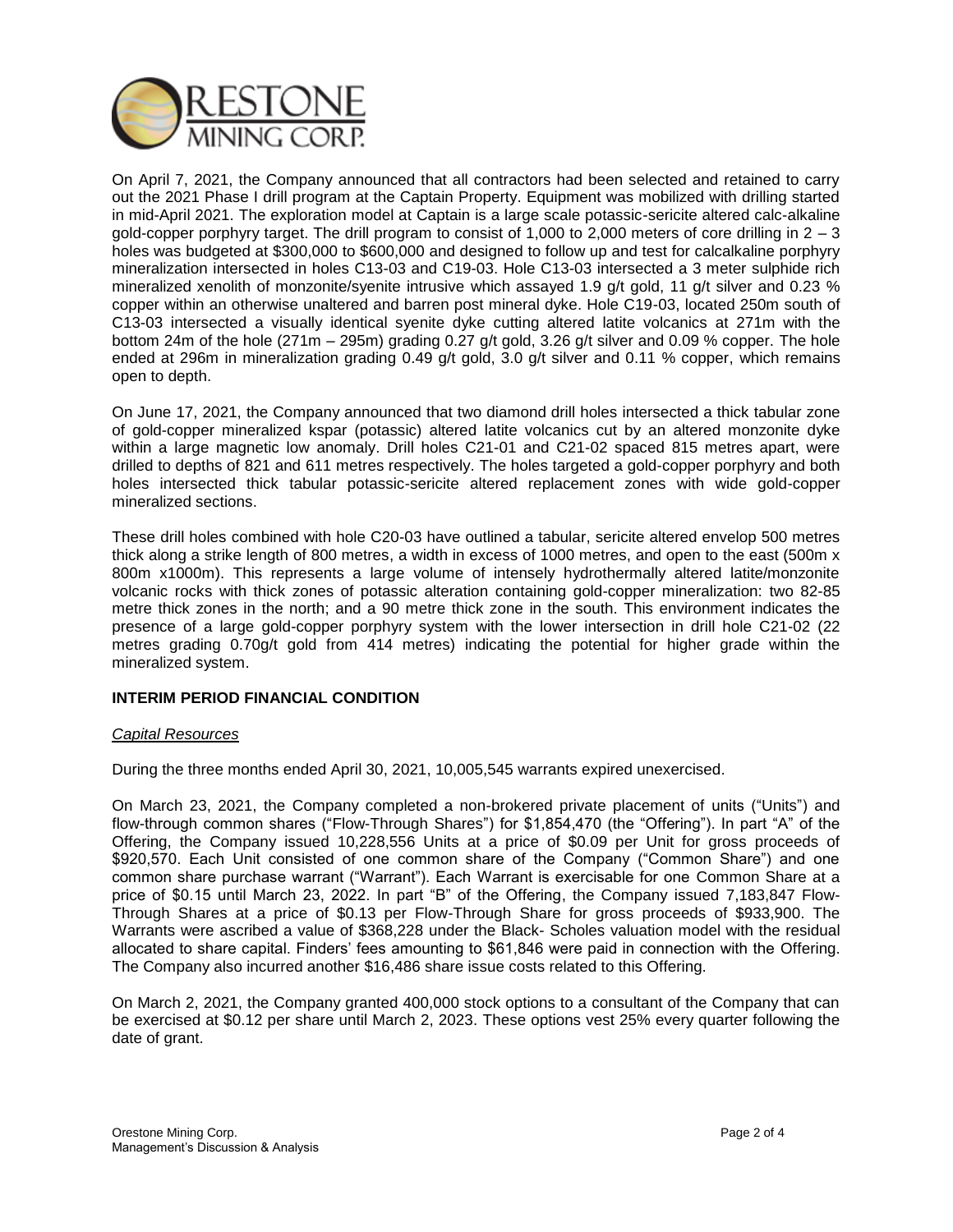

On April 1, 2021, the Company granted 1,615,000 stock options to directors, officers and consultants of the Company that can be exercised at \$0.12 per share until April 1, 2026. These options vest 25% immediately and 25% every quarter following the date of grant.

The Company is aware of the current conditions in the financial markets and has planned accordingly. The Company's current treasury and the future cash flows from equity issuances and the potential exercise of warrants and options, along with the planned developments within the Company will allow its efforts to continue throughout 2021. If the market conditions prevail or improve, the Company will make adjustments to budgets accordingly.

## *Liquidity*

As at April 30, 2021, the Company had working capital of \$1,022,892 (January 31, 2021 – working capital deficiency of \$146,850). As at April 30, 2021, cash totaled \$1,341,210, an increase of \$1,271,491 from \$69,719 as at January 31, 2021. The increase was due to (a) net proceeds received from share issuances of \$1,777,802 and (b) an increase in the IVA receivable of \$1,770, while being offset by (c) operating expenses of \$169,551 and (d) exploration and evaluation assets expenditures of \$338,530.

### *Operations*

### **For the three months ended April 30, 2021 compared with the three months ended April 30, 2020:**

The Company recorded a comprehensive loss for the three months ended April 30, 2021 of \$341,469 (loss per share - \$0.01) compared to a comprehensive loss of \$104,868 (loss per share - \$0.00) for the three months ended April 30, 2020.

Excluding the non-cash share-based compensation of \$277,665 (2020 – non-cash share-based compensation of \$5,024), the expenses amounted to \$122,758 (2020 - \$101,714), an increase of \$21,044. The change in the expenses was mainly due to increases in: (a) filing fees (2021 - \$15,368; 2020 - \$6,277); (b) investor relations (2021 - \$21,585; 2020 - \$14,169) and (c) professional fees (2021 - \$19,159; 2020 - \$11,302). All such increases occurred because the Company was active in carrying out the exploration program at its Captain property and completing the private placement. The increases were offset by a decrease in (a) marketing expenses (2021 - \$Nil; 2020 - \$5,743) and travel expenses (2021 - \$1,116; 2020 - \$2,136).

#### **SIGNIFICANT RELATED PARTY TRANSACTIONS**

During the quarter, there was no significant transaction between related parties.

#### **COMMITMENTS, EXPECTED OR UNEXPECTED, OR UNCERTAINTIES**

As of the date of the MD&A, the Company has no outstanding commitments.

Other than disclosed in this MD&A, the Company does not have any commitments, expected or unexpected, or uncertainties.

#### **RISK FACTORS**

In our MD&A filed on SEDAR May 31, 2021 in connection with our annual financial statements (the "Annual MD&A"), we have set out our discussion of the risk factors which we believe are the most significant risks faced by Orestone. An adverse development in any one risk factor or any combination of risk factors could result in material adverse outcomes to the Company's undertakings and to the interests